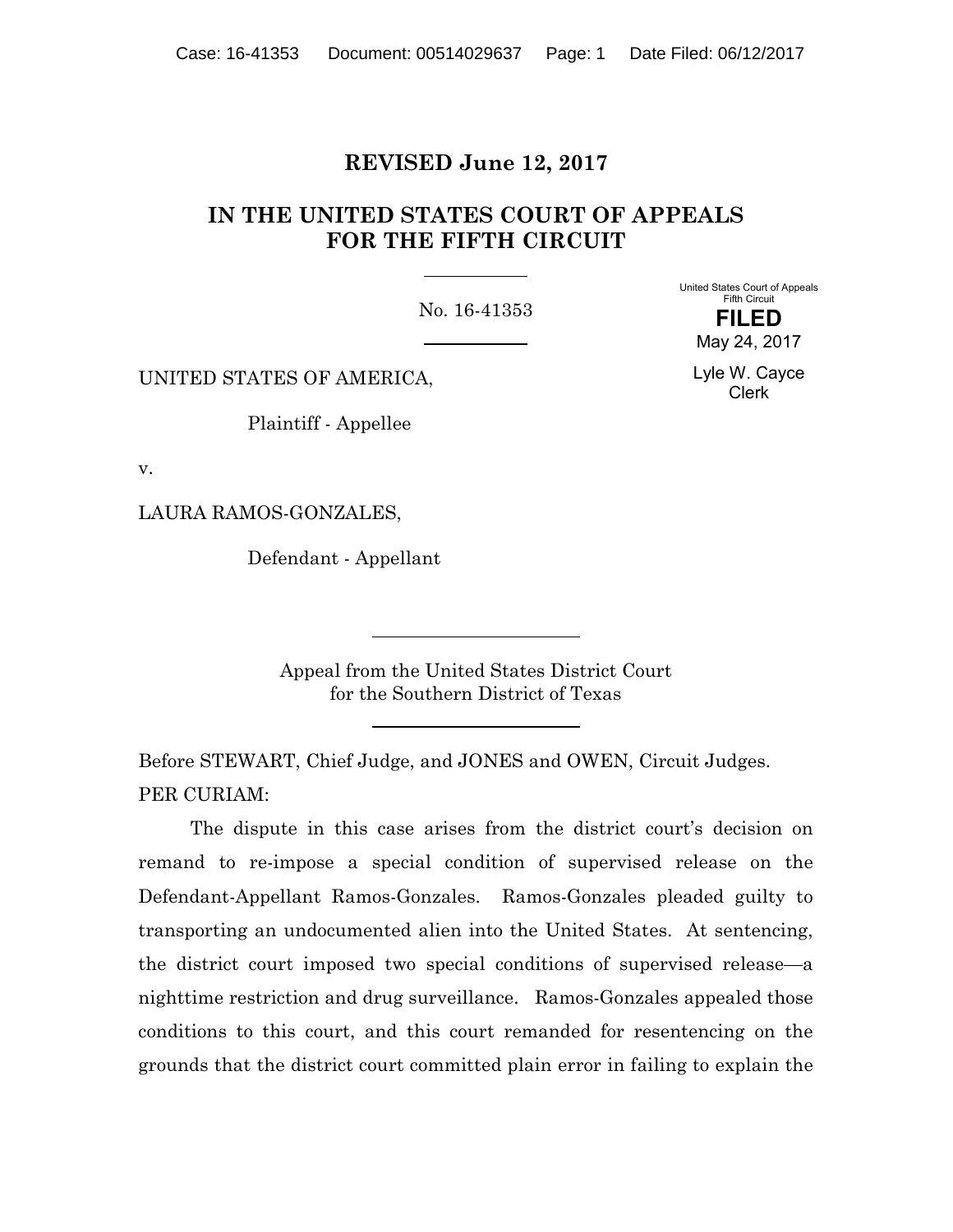basis for the special conditions. At the subsequent sentencing hearing, the district court re-imposed the drug surveillance condition based on Ramos-Gonzales's 2012 conviction for marijuana possession. Ramos-Gonzales now appeals the district court's second judgment. We vacate the drug surveillance special condition and affirm the sentence as modified.

#### **I.Background**

On October 4, 2015, Laura Ramos-Gonzales was arrested during her attempt to transport undocumented individuals into the United States under the rear seat of her vehicle in violation of 8 U.S.C.  $\S$  1324(a)(1)(A)(ii),  $1324(a)(1)(A)(v)(II)$ , and  $1324(a)(1)(B)(ii)$ . On October 28, 2015, a Federal Grand Jury indicted Ramos-Gonzales on two counts of transporting an undocumented alien. On November 12, 2015, Ramos-Gonzales pleaded guilty to the first count pursuant to a written plea agreement. Following the plea, a presentence investigation report (PSR) was prepared, which recommended a Guidelines sentencing range of 8 to 14 months and a 3-year term of supervised release. Ramos-Gonzales did not object to these calculations. The subsequent sentencing proceedings, which represent the principal focus of this appeal, are divided into two stages, divided by an appeal and order issued by this court.

### *First Sentencing*

l

On January 26, 2016, the district court adopted the PSR as the findings of the court and sentenced Ramos-Gonzales to 12 months in prison, followed by 3 years of supervised release and accompanied by a \$100 Special Assessment. The district court imposed the "[s]tandard terms and conditions of supervision," and, importantly, imposed a "nighttime restriction of 12 midnight to 6:00 a.m. and drug surveillance."1 Ramos-Gonzales registered no

<sup>&</sup>lt;sup>1</sup> The drug surveillance condition involves "periodic urine surveillance and/or breath, saliva and skin tests for the detection of drug abuse as directed by the probation officer." The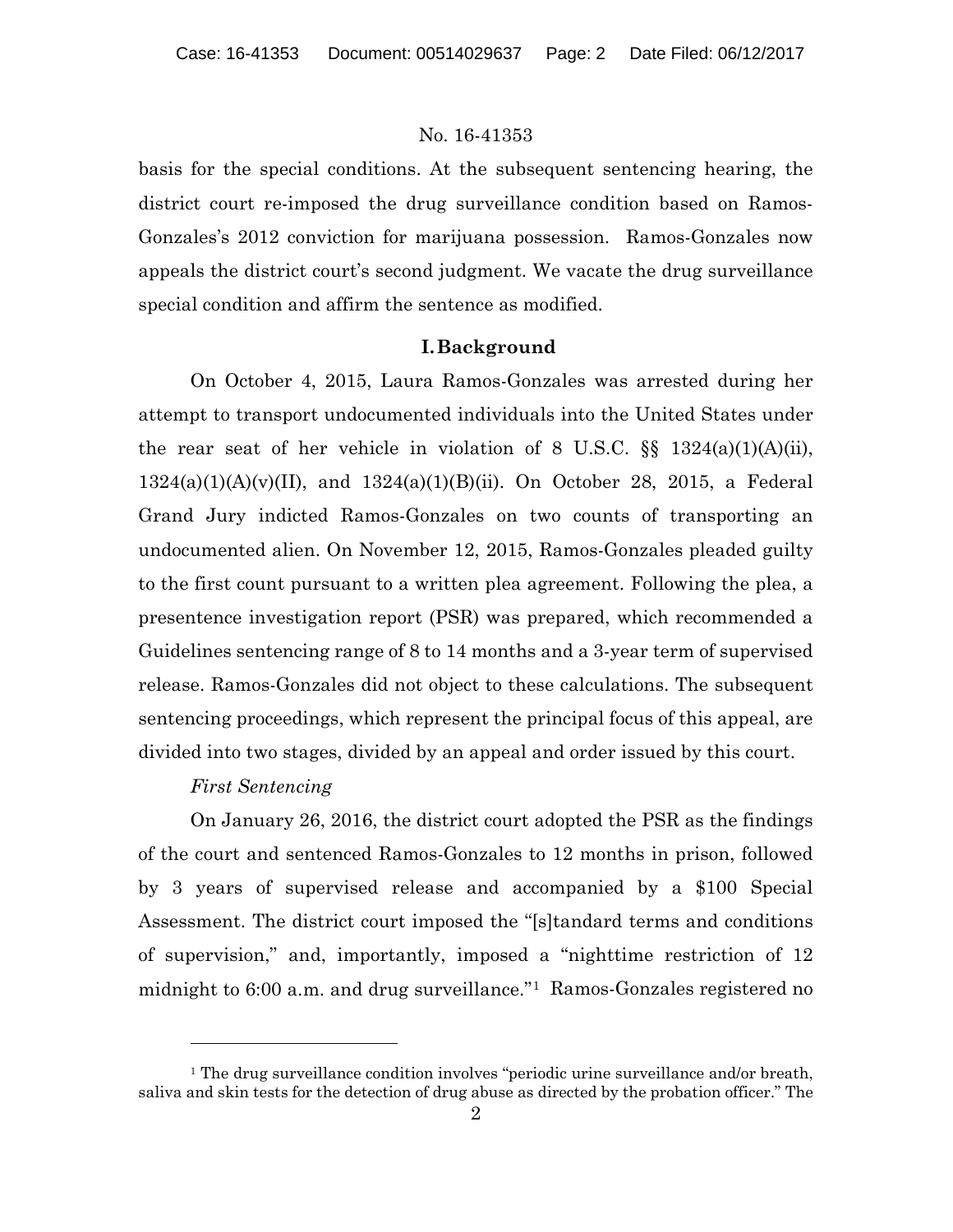objection to these additional conditions of supervised release at the sentencing hearing.

#### *First Appeal*

l

 Ramos-Gonzales appealed despite previously failing to register an objection, arguing that the district court committed reversible plain error by imposing the drug surveillance and nighttime restriction conditions of supervised release. *See* Brief of Appellant, *United States v. Ramos-Gonzales*, No. 16-40146, 2016 WL 3770852, at \*8–14 (July 7, 2016). In particular, she argued that the district court had failed to explain its reasons, and the record itself did not furnish independent evidentiary support for the restrictions. *Id.*  at \*9–10. With respect to the drug surveillance condition, Ramos-Gonzales argued that "there [was] absolutely no evidence that [she] currently uses illegal drugs," and pointed out that the PSR indicated that she first smoked marijuana at 14 years of age and had not engaged in such activity in 25 years. Id. at \*9. She also pointed out that the offense charged against her had nothing to do with drug use, nor did any of her prior offenses. *Id.* 

The Government moved to remand the case for reconsideration of the special conditions, agreeing with Ramos-Gonzales that "the district court commit[ed] reversible error by failing to explain the reasons for imposing special conditions of supervised release where the record is silent in support of the special conditions." The Government also agreed that the record "[did] not indicate how the supervised release special conditions of nighttime restriction and drug surveillance [were] related to the underlying offense of alien transporting or to the relevant statutory considerations under 18 U.S.C. § 3553(a)." *Id.* at 3. In particular, the Government stated that "[a]lthough Ramos

costs of these "detection efforts" are assessed to the defendant, "based on ability to pay as determined by the probation officer."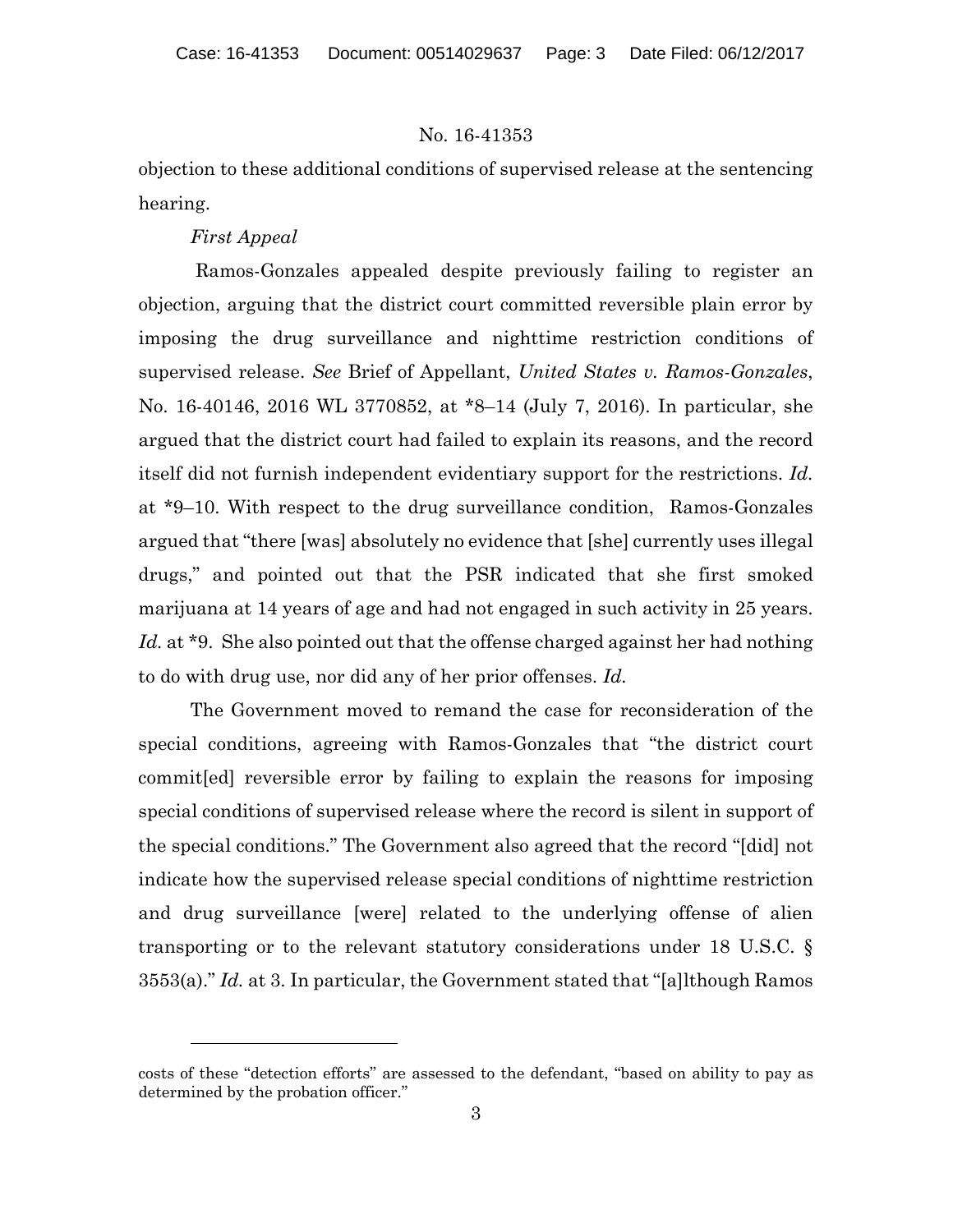has a 2012 conviction for possession of 44 pounds of marijuana and last smoked marijuana 25 years ago, no indication in the record exists that she has an illicit drug problem to warrant drug surveillance requiring periodic urine and/or breath, saliva, and skin tests to detect drug abuse." *Id.*

We conducted an independent review of the case, and exercised our discretion to grant plain error relief, summarily remanding the case to the district court for resentencing. Order, *United States v. Laura Ramos-Gonzales*, No. 16-40146, at 2 (5th Cir. Aug. 17, 2016).

#### *Resentencing*

l

The district court conducted a resentencing hearing on September 27, 2016, at which time it reconsidered the special conditions. The district court vacated the nighttime restriction, because Ramos-Gonzales would be living with her children and because there was no evidence that the offense in question occurred at nighttime. The district court decided to maintain the drug surveillance condition, however. Ramos-Gonzales objected on the basis that she "didn't feel . . . the drug restrictions [applied to her] because [she had not] used drugs for many years." The district court replied: "Well you have a drug conviction. So that's going to stay and that's the way that goes."2 Counsel for Ramos-Gonzales spoke to preserve her objection to the drug surveillance condition "as an invasion of privacy and a financial burden." A colloquy on those topics ensued. The district court concluded the discussion by asking: "Are you denying her drug conviction?" Counsel responded: "Not the conviction, your Honor. Just based on what's in the PSR is that her drug use is very old in time." The district court re-imposed the drug surveillance condition and concluded the hearing. Ramos-Gonzales filed this appeal.

<sup>2</sup> The district court was referring to Ramos-Gonzales's previous conviction for possession of 44.2 pounds of marijuana.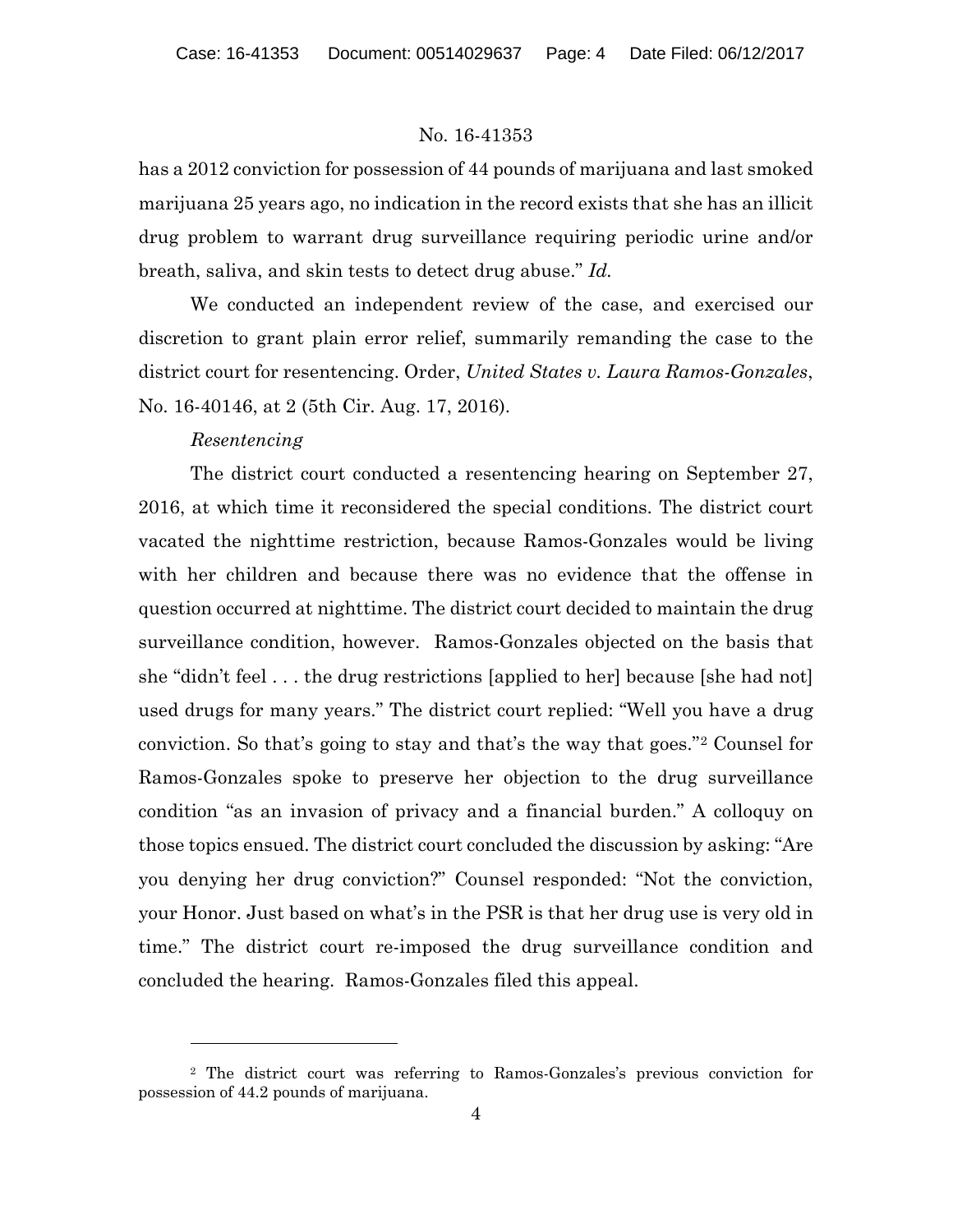#### **II. Standard of Review**

Where a defendant objects to special conditions of supervised release we review the district court's imposition of those conditions for abuse of discretion. *See United States v. Miller*, 665 F.3d 114, 134 (5th Cir. 2011).

#### **III. Discussion**

#### A.

On appeal, Ramos-Gonzales argues that re-imposition of the drug surveillance condition was improper because the condition is not reasonably related to the relevant statutory factors that govern the imposition of conditions of supervised release,3 and because the condition is not consistent with the Sentencing Commission's pertinent policy statements. *See United States v. Salazar*, 743 F.3d 445, 451 (5th Cir. 2014) (noting that a district court's ability to impose special conditions of supervised release is limited by statute). In particular, Ramos-Gonzales points out that her prior conviction did not involve personal drug use, so there is no evidence to justify the surveillance condition.

The Government responds that imposition of the drug surveillance condition based on the previous drug conviction addressed the sentencing factors of Ramos-Gonzales's "history and characteristics" as well as "protecting the public and adequately deterring the defendant from committing future

<sup>3</sup> Ramos-Gonzales offers the alternative argument that the district court's decision to re-impose the drug surveillance special condition on remand violated the law of the case doctrine and mandate rule insofar as this court's order pursuant to the first appeal rejected the 2012 conviction as a basis for that condition. She also argues that permitting the probation officer to determine the number of drug tests she would be required to undergo constituted an impermissible delegation of Article III authority. In light of our chosen holding in this case, we pretermit discussion of these alternative arguments.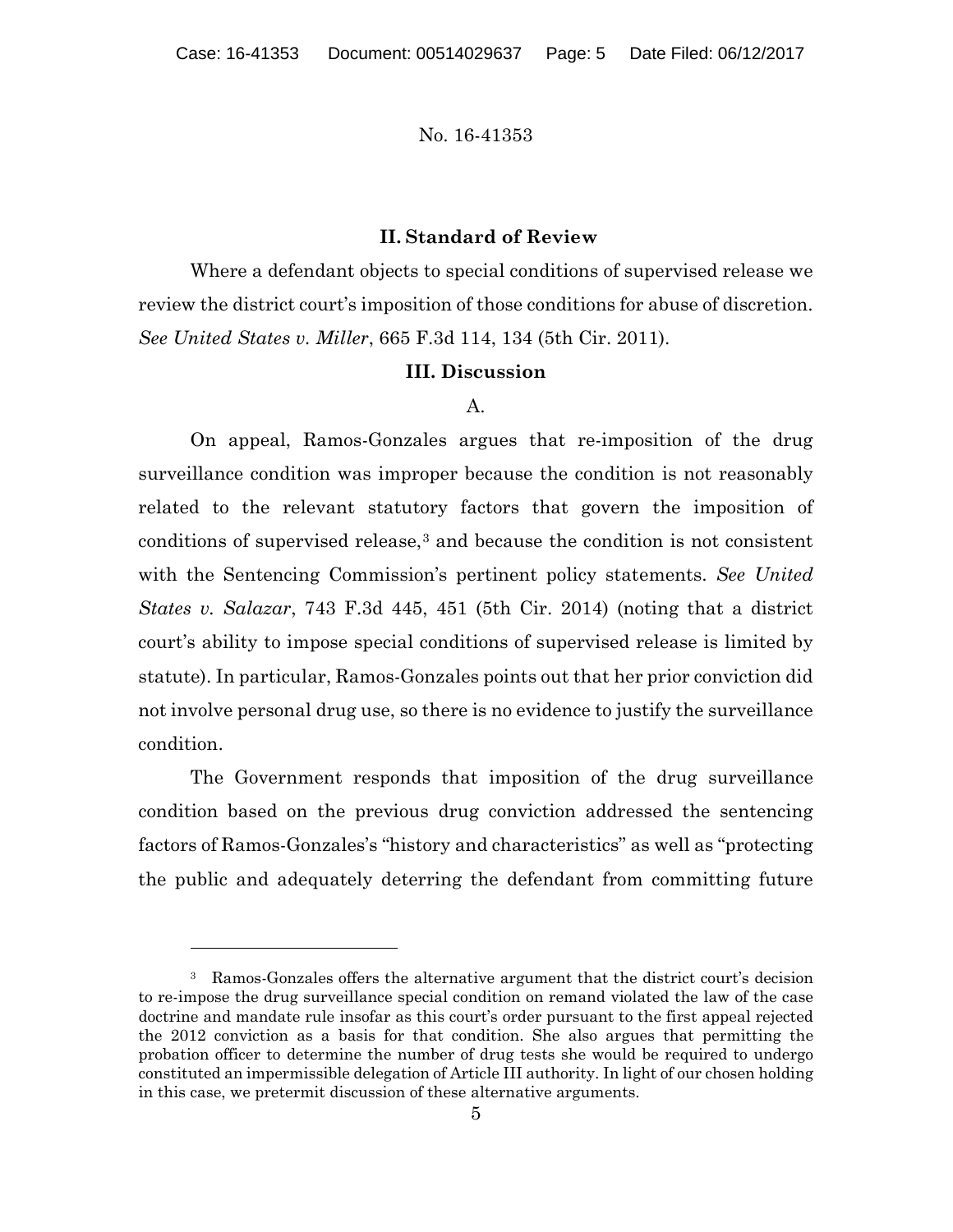criminal conduct." 18 U.S.C. § 3553(a). The Government also points out that notwithstanding Ramos-Gonzales's objection to the special drug surveillance condition, she did not object to the standard condition requiring periodic drug testing.

While district courts possess significant discretion in imposing conditions of supervised release, that discretion is nonetheless limited by 18 U.S.C. § 3583(d), which distinguishes between mandatory and special conditions of supervised release, and permits the court to impose special conditions only in certain circumstances. *See United States v. Paul*, 274 F.3d 155, 164–65 (5th Cir. 2001). In particular, the special conditions must be "reasonably related" to one of four factors: (1) "the nature and circumstances of the offense and the history and characteristics of the defendant"; (2) "the need . . . to afford adequate deterrence to criminal conduct"; (3) "the need . . . to protect the public from further crimes of the defendant"; and (4) "the need . . . to provide the defendant with needed educational or vocational training, medical care, or other correctional treatment in the most effective manner." *See* 18 U.S.C. §§ 3583(d)(1), 3553(a)(1) and (2)(B)–(D); *Paul*, 274 F.3d at 165; *United States v. Weatherton,* 567 F.3d 149, 153 (5th Cir. 2009). Moreover, "the conditions may not impose a 'greater deprivation of liberty than is reasonably necessary for the purposes set forth in' § 3553(a)." *United States v. Ellis*, 720 F.3d 220, 225 (5th Cir. 2013) (quoting 18 U.S.C. § 3583(d)(2)). Lastly, special conditions must be consistent with any pertinent policy statements issued by the Sentencing Commission. 18 U.S.C. § 3583(d)(3).

#### B.

We agree with Ramos-Gonzales that, on the facts of this case, any reasonable relationship between the drug surveillance special condition and the 2012 drug-related conviction would require evidence that Ramos-Gonzales actually used drugs. We view the more general connection between Ramos-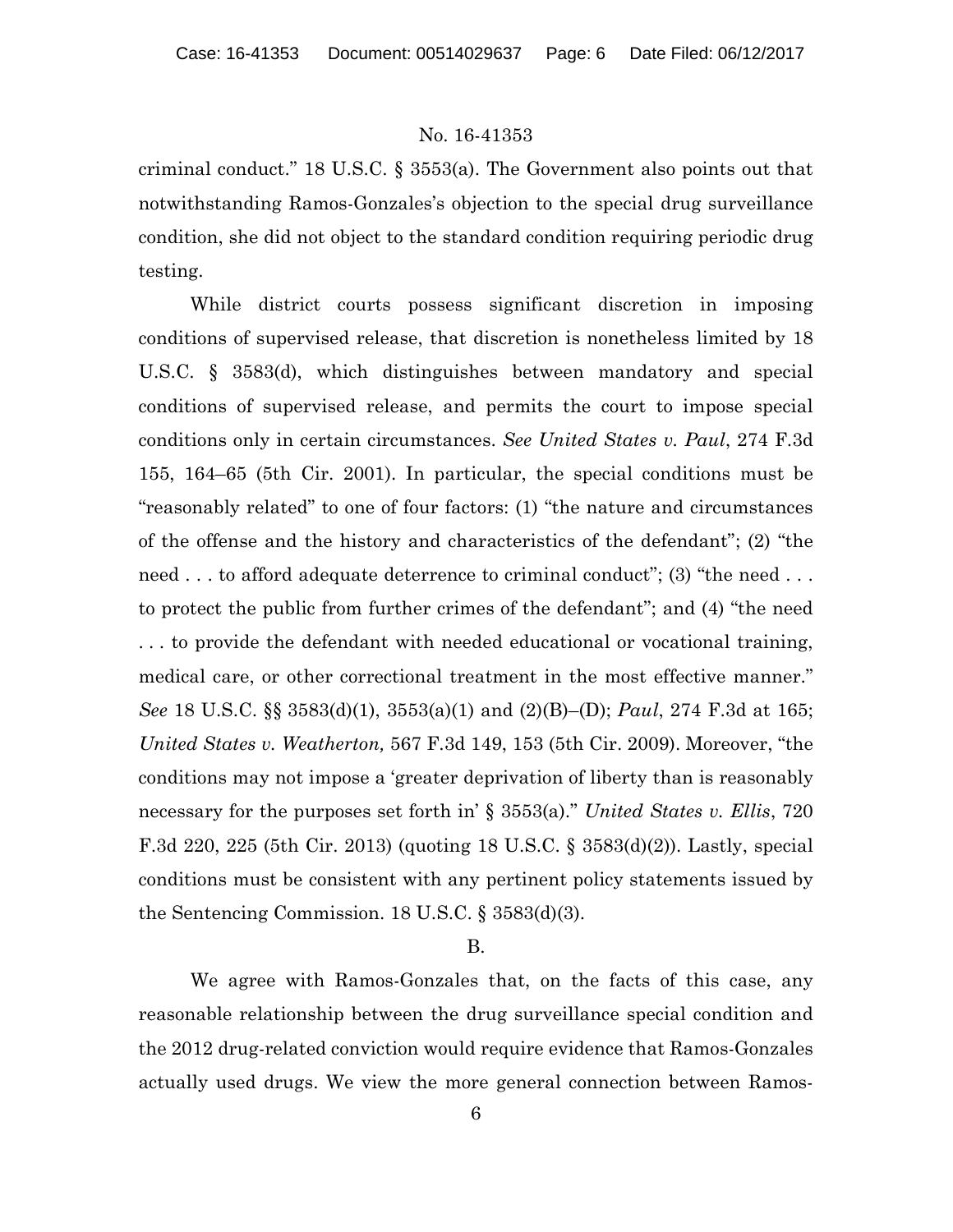Gonzales's prior conviction and the special condition imposed—that is, the fact that both have something to do with drugs—as too superficial to justify imposition of the special condition.

 Although the Government now attempts to defend the position that the drug surveillance condition is reasonably related to the history and characteristics of Ramos-Gonzales and the nature and circumstances of her prior conviction, this contention contradicts its concession at the first appeal that "[a]lthough Ramos has a 2012 conviction for possession of 44 pounds of marijuana and last smoked marijuana 25 years ago, no indication in the record exists that she has an illicit drug problem to warrant drug surveillance requiring periodic urine and/or breath, saliva, and skin tests to detect drug abuse." The description of her history and characteristics and the nature of her prior offense have not changed between appeals. The only variation in the record on second appeal is the district court's statement that the previous conviction was the basis upon which the special condition was imposed. There is no record evidence that Ramos-Gonzales engages in personal drug use, and so we cannot contemplate any criminal conduct that a surveillance-related special condition would detect or deter. *See United States v. Mahanera*, 611 F. App'x 201, 204 (5th Cir. 2015) (noting that where "the record reveals no evidence that [the defendant] has or had a drug or alcohol problem, and his offense did not involve drug or alcohol use," a special condition involving drug testing did not reasonably relate to the history and characteristics of the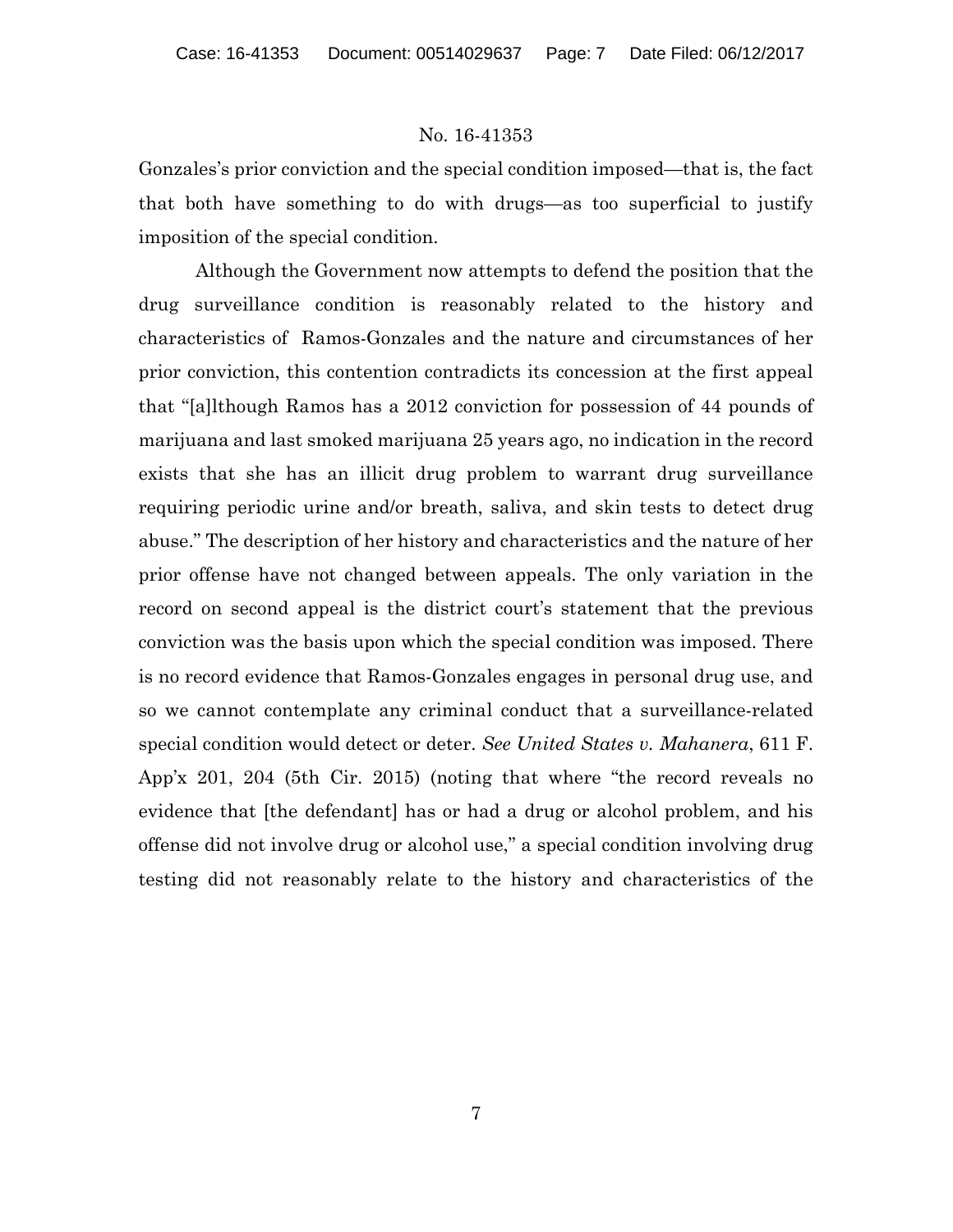defendant, to the nature of his offense, or to any need to deter him from future addiction-driven crimes).4

In sum, where there is no relevant evidence of drug use, the essential characteristic of a defendant that makes surveillance for drug use reasonable and appropriate is absent.5 Accordingly, we conclude that the district court abused its discretion in imposing the special drug surveillance condition on Ramos-Gonzales. *See Miller*, 665 F.3d at 134.

### $C<sub>1</sub>$

Although we hold that the drug surveillance special condition is not supported by the district court's reasons for its imposition in this case, we conclude that remand is unnecessary because Ramos-Gonzales will be required to undergo drug testing as a mandatory condition of supervised release regardless. 18 U.S.C. § 3583(d); U.S.S.G. § 5D1.3(a)(4). We note the legal distinction between the special and mandatory conditions of supervised release contemplated by the scheme of  $\S$  3583(d), yet we are satisfied that on these facts that the drug-related mandatory condition of supervised release

U.S.S.G. § 5D1.3(d)(4).

<sup>4</sup> Although *Mahanera* is potentially distinguishable from Ramos-Gonzales's situation insofar as the defendant's PSR in that case included no prior convictions or arrests for drugrelated offenses, *id.* at 202, that potential distinction has no bearing on the key reason for the court's decision—lack of evidence showing drug use or abuse. *See id*.; *cf. Salazar*, 743 F.3d at 452 (noting that special condition prohibiting access to sexually stimulating materials not reasonably related to deterrence where there was no evidence that defendant's criminal activities were driven by access to such materials or that defendant had "a high potential for committing future sexual crimes").

<sup>&</sup>lt;sup>5</sup> A further examination of the policy statements included in the Guidelines supports this view—the policy guidance on substance abuse-related special conditions provides that "[i]f the court has reason to believe that the defendant is an abuser of narcotics, other controlled substances or alcohol," it is appropriate for the district court to impose:

<sup>(</sup>A) a condition requiring the defendant to participate in a program approved by the United States Probation Office for substance abuse, which program may include testing to determine whether the defendant has reverted to the use of drugs or alcohol; and (B) a condition specifying that the defendant shall not use or possess alcohol.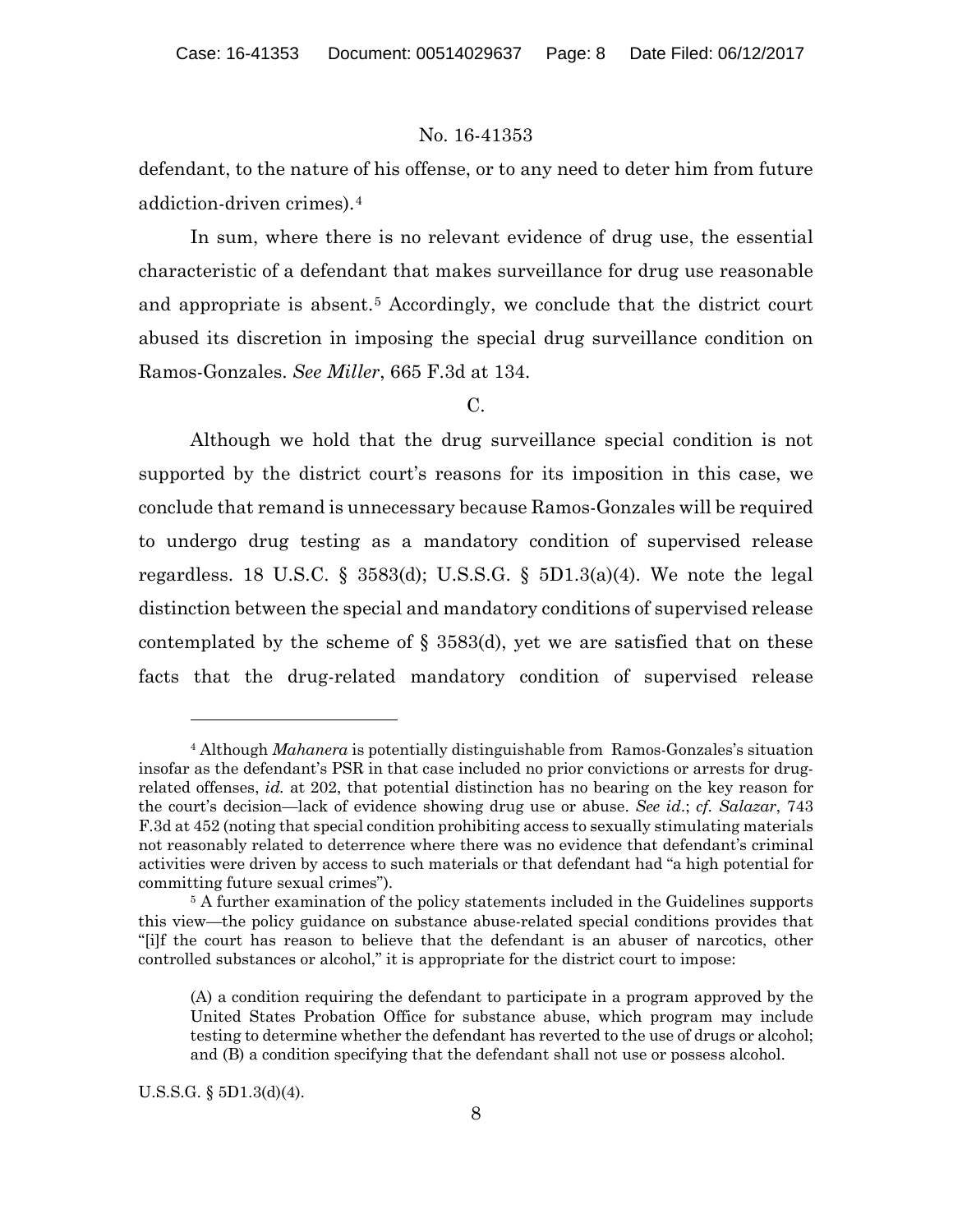addresses any concerns relating to Ramos-Gonzales's potential drug use. Accordingly, no remand is necessary.6

## **IV. Conclusion**

For the reasons stated, we VACATE the special condition of supervised release and otherwise AFFIRM the sentence as modified.

<sup>&</sup>lt;sup>6</sup> We also observe that the sentencing hearing following this court's remand was conducted by telephone, without the physical presence of the defendant. Despite our recognition that the defendant registered no objection to this procedure, we are constrained to note that no authority for such a procedure has been presented, nor have we been able to locate any. *See* Fed. R. Crim. Pro. 43. We take this opportunity to remind district courts of the solemnity of the criminal proceeding and of the contribution that the physical presence of all parties makes to the fairness, integrity, and public function of that proceeding. *Cf. United States v. Navarro*, 169 F.3d 228, 235–39 (5th Cir. 1999). Accordingly, we advise against conducting future sentencing hearings by telephone.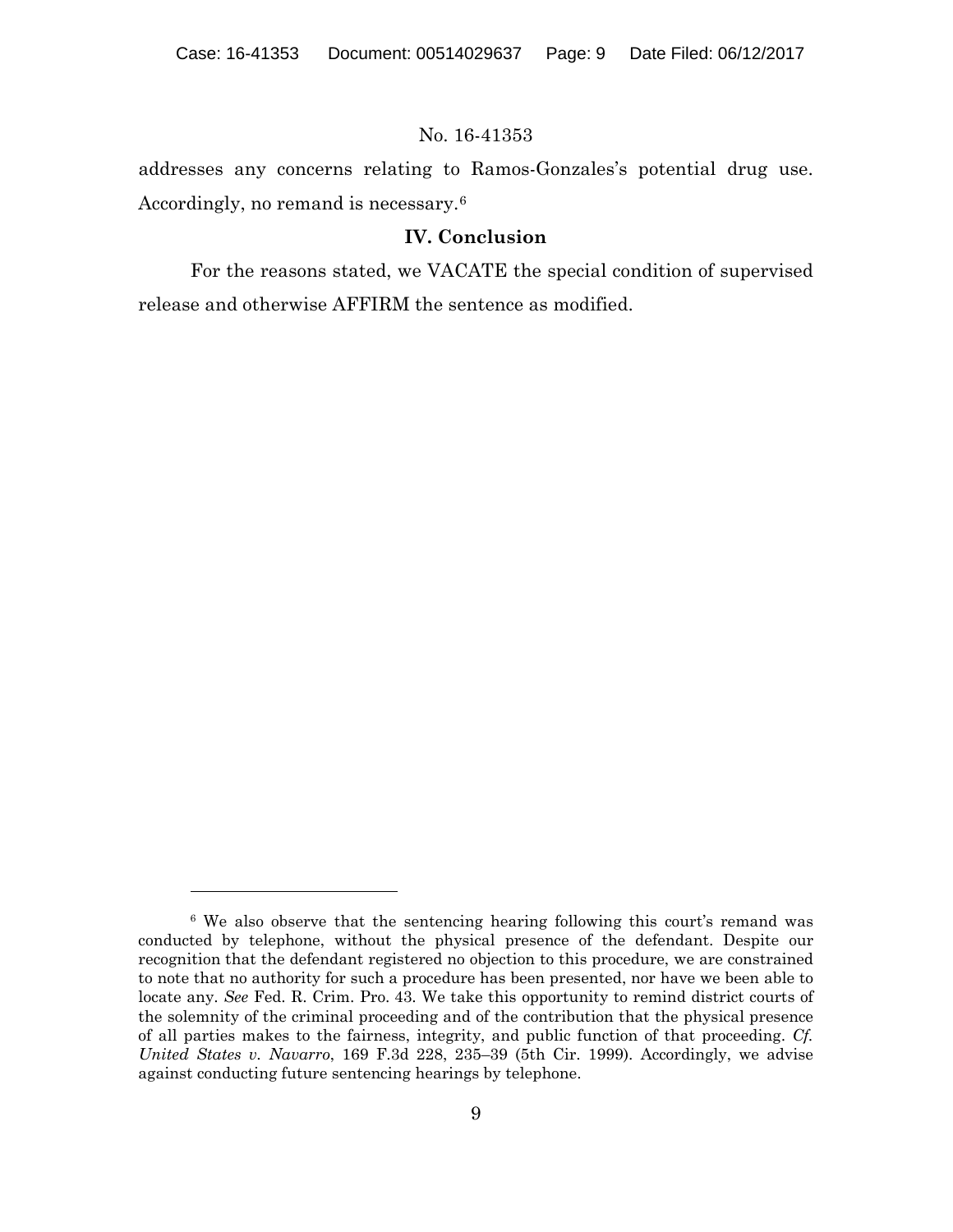EDITH H. JONES, Circuit Judge, concurring:

 I concur in this opinion and draw attention to its fn. 6, which states that there is no authority for the district court's conducting the resentencing hearing by telephone conference. From what this court learned at oral argument, a Federal Public Defender was present in court for the defendant, the Judge herself only by telephone, the defendant "participated" from a halfway house somewhere, and appellate counsel was unsure where the AUSA was during the resentencing "hearing." There is no indication that the defendant consented to this procedure.<sup>1</sup> That no one objected, and all the professional parties to the proceeding found this process convenient does not make it proper.

Perhaps this measure was viewed as a simple extension of the practice of conducting sentencing by videoconferences. In such proceedings, the judge presides from another location, while the defendant, together with his or her family, and the AUSA are present in the court of conviction. The judge's face is on the two-way screen in the courtroom. Sentencing by videoconference is not an ideal way to run a criminal justice system. It removes the presence of the judge as a visible sign of the community's conscience and may deprive the judge of the ability to read the attitudes and body language of the defendant at the moment the judge must decide a sentence. Sentencing by videoconference seems even more troubling when, not uncommonly, evidence must be offered and ruled on at the proceeding. Despite these difficulties, videoconference sentencing has been practiced, when the defendant consents, as a measure of necessity in courts that are understaffed or confront a high

 $<sup>1</sup>$  After this opinion issued, we were advised that the AUSA attended the hearing in</sup> court. More important, defense counsel initiated the request for a telephonic hearing to expedite the resentencing. The defendant agreed, albeit not on the record, to this procedure. For reasons stated herein, however, I do not believe these additional facts salvage an unauthorized device.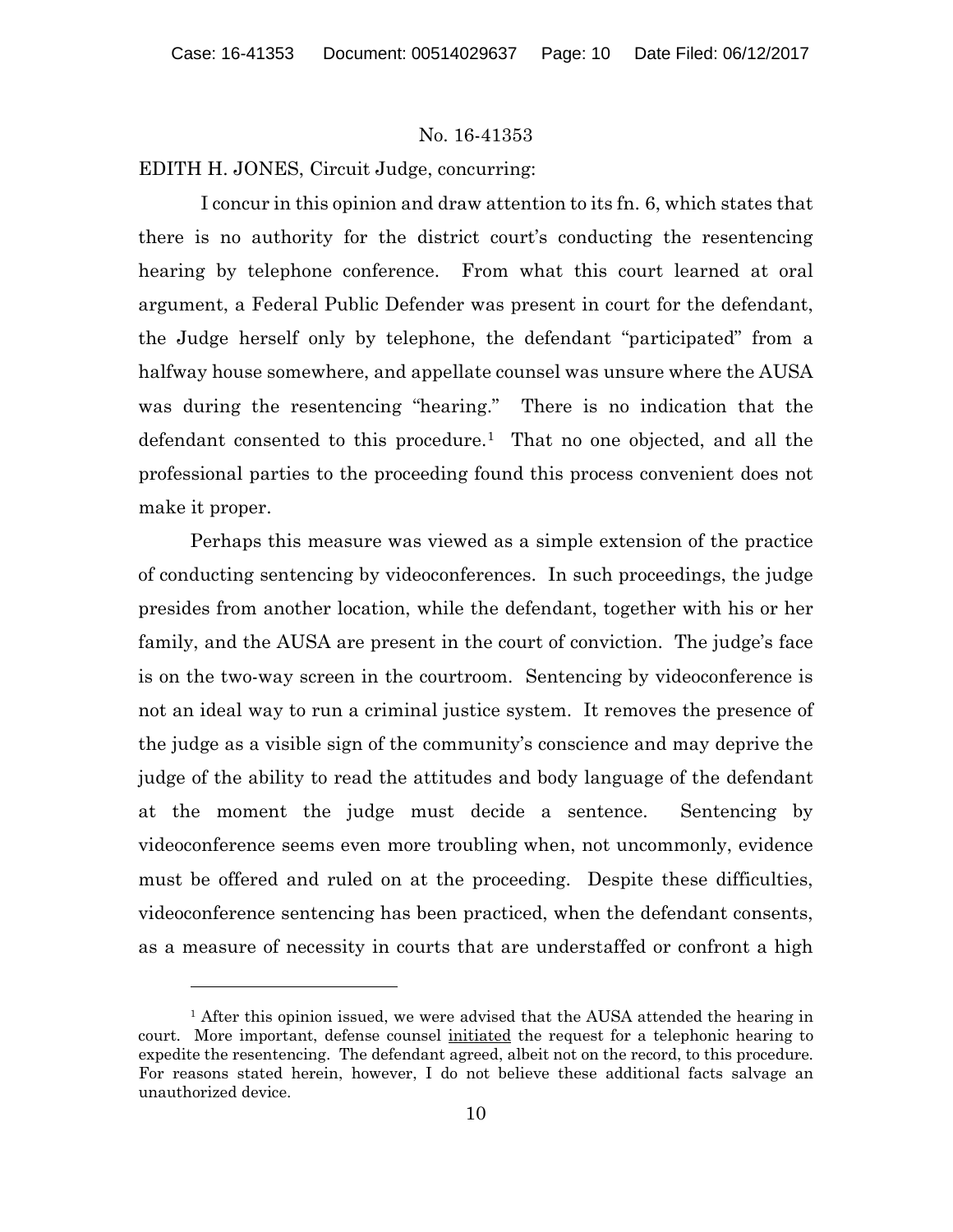volume of criminal cases. In a videoconference, at least, the judge wears a robe in a court-like room, and all parties behave as in an ordinary courtroom setting.

But as our opinion specifies, Rule 43(a)(3) mandates the defendant's "presence" at sentencing, and we have held that the defendant must first consent before the court may conduct sentencing by videoconference. *United States v. Navarro*, 169 F.3d 228, 235 (5th Cir. 1999) (vacating sentencing where defendant did not consent to video-conference). *See also United States v. Lawrence*, 248 F.3d 300, 303–04 (4th Cir. 2001). An in-person proceeding allows the judge to "experience those impressions gleaned through . . . any personal confrontation in which one attempts to assess the credibility or to evaluate the true moral fiber of another." *United States v. Thompson*, 599 F.3d 595, 599 (7th Cir. 2010) (internal quotation marks and citations omitted).

Moreover, in contrast to Rule 43(a)(3), which makes no mention of videoconferencing, Rules 5(f) and 10(c) expressly authorize videoconferencing a defendant's initial appearance and arraignment only "if the defendant consents." Fed. R. Crim. Pro. 5(f), 10(c). It is therefore a fair inference that videoconferencing "is the exception to the rule, not the default rule itself." *Thompson*, 599 F.3d at 600–01.

Sentencing by telephonic conferencing goes far beyond videoconferencing in its lack of dignity and detachment from the moral drama of the criminal justice system. Transforming criminal sentencing from a formal court hearing into a telephonic conference—even on "minor" matters of subjugation to drug testing and evening curfew—immeasurably reduces the seriousness of the proceeding and threatens to compromise the openness of federal courts.

Not only was there no face to face meeting of the parties here, but even stranger, the defendant was in a halfway house somewhere while her Federal Public Defender attorney was only available to her, remotely, by telephone. Suppose a last-minute question had arisen on which the defendant needed